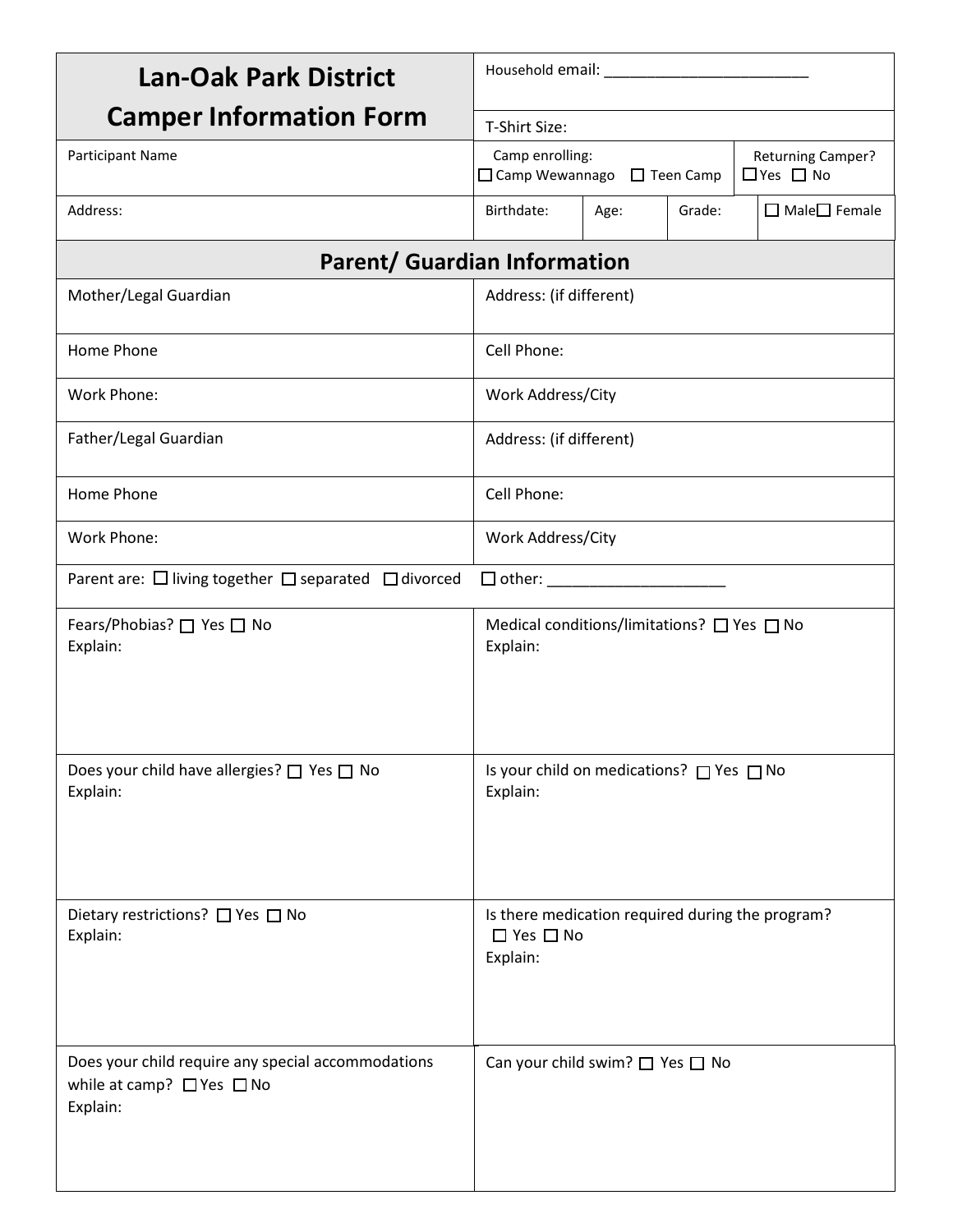| <b>Emergency Contact and Release</b>                                                                                                                                                                                                                                                                                                                                                                                                                                                                                                                                                                                                                                                                                                                                                                               |                                                                                                                                                                                                                               |                                                                                                                            |  |  |  |
|--------------------------------------------------------------------------------------------------------------------------------------------------------------------------------------------------------------------------------------------------------------------------------------------------------------------------------------------------------------------------------------------------------------------------------------------------------------------------------------------------------------------------------------------------------------------------------------------------------------------------------------------------------------------------------------------------------------------------------------------------------------------------------------------------------------------|-------------------------------------------------------------------------------------------------------------------------------------------------------------------------------------------------------------------------------|----------------------------------------------------------------------------------------------------------------------------|--|--|--|
| <b>Emergency Contacts &amp; Release</b>                                                                                                                                                                                                                                                                                                                                                                                                                                                                                                                                                                                                                                                                                                                                                                            |                                                                                                                                                                                                                               |                                                                                                                            |  |  |  |
|                                                                                                                                                                                                                                                                                                                                                                                                                                                                                                                                                                                                                                                                                                                                                                                                                    |                                                                                                                                                                                                                               |                                                                                                                            |  |  |  |
|                                                                                                                                                                                                                                                                                                                                                                                                                                                                                                                                                                                                                                                                                                                                                                                                                    |                                                                                                                                                                                                                               |                                                                                                                            |  |  |  |
| <b>People Authorized to Pick-Up Your Child</b>                                                                                                                                                                                                                                                                                                                                                                                                                                                                                                                                                                                                                                                                                                                                                                     |                                                                                                                                                                                                                               |                                                                                                                            |  |  |  |
|                                                                                                                                                                                                                                                                                                                                                                                                                                                                                                                                                                                                                                                                                                                                                                                                                    |                                                                                                                                                                                                                               |                                                                                                                            |  |  |  |
|                                                                                                                                                                                                                                                                                                                                                                                                                                                                                                                                                                                                                                                                                                                                                                                                                    |                                                                                                                                                                                                                               |                                                                                                                            |  |  |  |
|                                                                                                                                                                                                                                                                                                                                                                                                                                                                                                                                                                                                                                                                                                                                                                                                                    |                                                                                                                                                                                                                               |                                                                                                                            |  |  |  |
|                                                                                                                                                                                                                                                                                                                                                                                                                                                                                                                                                                                                                                                                                                                                                                                                                    |                                                                                                                                                                                                                               |                                                                                                                            |  |  |  |
|                                                                                                                                                                                                                                                                                                                                                                                                                                                                                                                                                                                                                                                                                                                                                                                                                    |                                                                                                                                                                                                                               |                                                                                                                            |  |  |  |
|                                                                                                                                                                                                                                                                                                                                                                                                                                                                                                                                                                                                                                                                                                                                                                                                                    |                                                                                                                                                                                                                               | **If you wish to list additional authorized persons to this list, please attach additional paper to the back of this page. |  |  |  |
|                                                                                                                                                                                                                                                                                                                                                                                                                                                                                                                                                                                                                                                                                                                                                                                                                    | People NOT Authorized to Pick-Up Your Child                                                                                                                                                                                   |                                                                                                                            |  |  |  |
|                                                                                                                                                                                                                                                                                                                                                                                                                                                                                                                                                                                                                                                                                                                                                                                                                    |                                                                                                                                                                                                                               |                                                                                                                            |  |  |  |
|                                                                                                                                                                                                                                                                                                                                                                                                                                                                                                                                                                                                                                                                                                                                                                                                                    |                                                                                                                                                                                                                               |                                                                                                                            |  |  |  |
|                                                                                                                                                                                                                                                                                                                                                                                                                                                                                                                                                                                                                                                                                                                                                                                                                    |                                                                                                                                                                                                                               |                                                                                                                            |  |  |  |
|                                                                                                                                                                                                                                                                                                                                                                                                                                                                                                                                                                                                                                                                                                                                                                                                                    |                                                                                                                                                                                                                               |                                                                                                                            |  |  |  |
|                                                                                                                                                                                                                                                                                                                                                                                                                                                                                                                                                                                                                                                                                                                                                                                                                    |                                                                                                                                                                                                                               |                                                                                                                            |  |  |  |
|                                                                                                                                                                                                                                                                                                                                                                                                                                                                                                                                                                                                                                                                                                                                                                                                                    | Parent's Signature: Management of Science and Taylor and Taylor and Taylor and Taylor and Taylor and Taylor and Taylor and Taylor and Taylor and Taylor and Taylor and Taylor and Taylor and Taylor and Taylor and Taylor and | Date: ___________                                                                                                          |  |  |  |
| <b>Parent Manual Acknowledgement</b>                                                                                                                                                                                                                                                                                                                                                                                                                                                                                                                                                                                                                                                                                                                                                                               |                                                                                                                                                                                                                               |                                                                                                                            |  |  |  |
| I, __________________________________, parent of ______________________________, acknowledge that I have<br>received the Day Camp Parent Manual and Behavior Management Policy and understand that it is my<br>responsibility to read it and become familiar with the policies and procedures of the Day Camp program.                                                                                                                                                                                                                                                                                                                                                                                                                                                                                             |                                                                                                                                                                                                                               |                                                                                                                            |  |  |  |
|                                                                                                                                                                                                                                                                                                                                                                                                                                                                                                                                                                                                                                                                                                                                                                                                                    |                                                                                                                                                                                                                               |                                                                                                                            |  |  |  |
| Signature                                                                                                                                                                                                                                                                                                                                                                                                                                                                                                                                                                                                                                                                                                                                                                                                          |                                                                                                                                                                                                                               |                                                                                                                            |  |  |  |
| <b>Photo Release and Wavier</b>                                                                                                                                                                                                                                                                                                                                                                                                                                                                                                                                                                                                                                                                                                                                                                                    |                                                                                                                                                                                                                               |                                                                                                                            |  |  |  |
| My signature below authorizes the Lan-Oak Park District to use any and all photographs, audio, and/or video that contain my<br>(or that of the participant, if signed by a parent of guardian) voice, image, likeness and/or image for promotional and/publicity<br>purposes. I hereby waive any right to inspect or approve the finished photograph, audio, video, advertising copy, or printed<br>matter that may be used in conjunction therewith or the eventual use to which it may be applied. The Lan-Oak Park District<br>will only use the aforementioned photographed, audio, and/or video, for promotional and/or publicity purposes (i.e.,<br>brochures, flyers, website design, pamphlets and/or any other form of media presentations used to promote recreational<br>programs and event offerings). |                                                                                                                                                                                                                               |                                                                                                                            |  |  |  |
| Signature                                                                                                                                                                                                                                                                                                                                                                                                                                                                                                                                                                                                                                                                                                                                                                                                          |                                                                                                                                                                                                                               |                                                                                                                            |  |  |  |